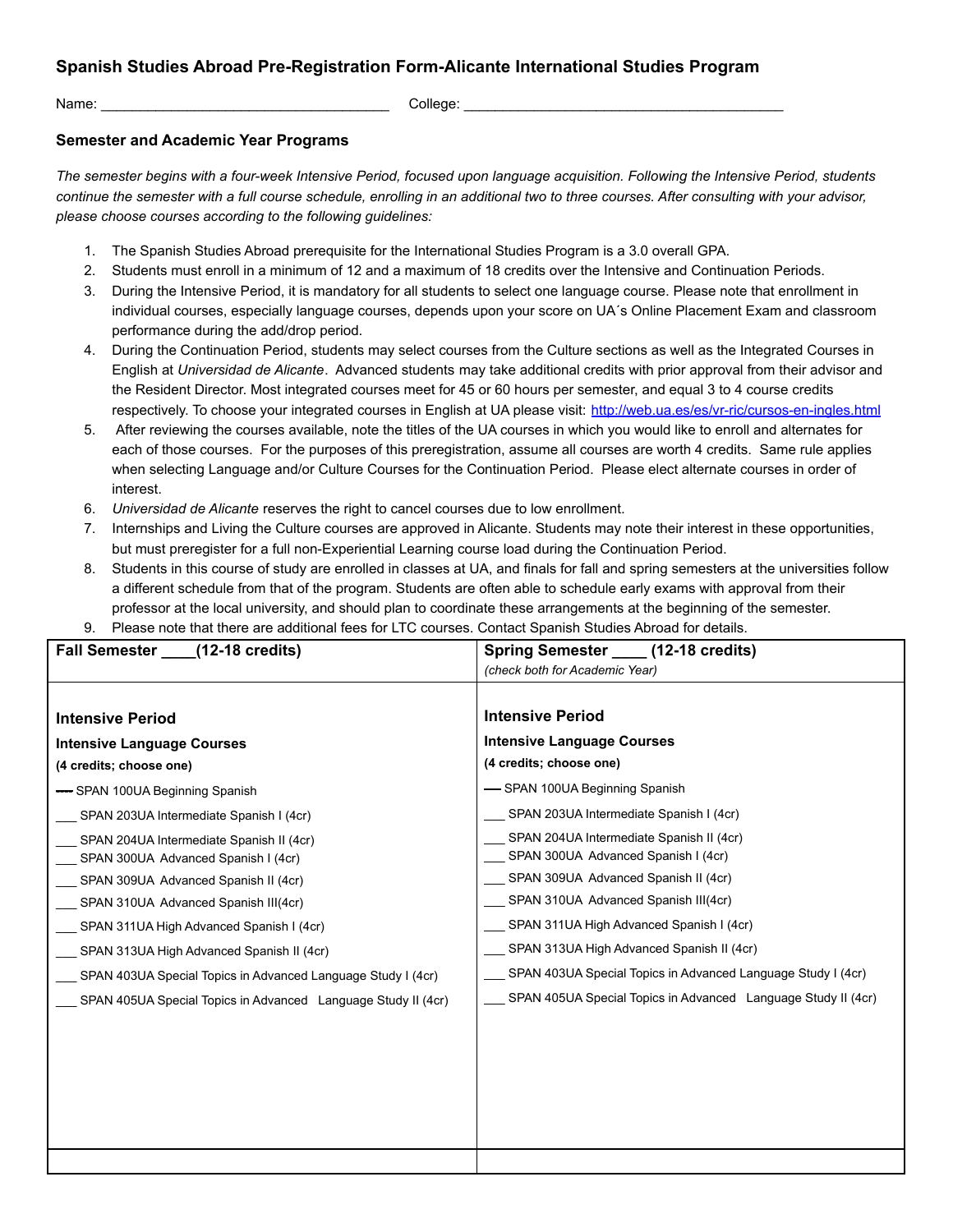| <b>Continuation Period</b>                                                                                                                                                                                                                                                                                                                                                 | <b>Continuation Period</b>                                                                                                                                                                                                                                                                                                                  |
|----------------------------------------------------------------------------------------------------------------------------------------------------------------------------------------------------------------------------------------------------------------------------------------------------------------------------------------------------------------------------|---------------------------------------------------------------------------------------------------------------------------------------------------------------------------------------------------------------------------------------------------------------------------------------------------------------------------------------------|
| <b>Language Courses</b><br>(4 credits each)                                                                                                                                                                                                                                                                                                                                | <b>Language Courses</b><br>(4 credits each)                                                                                                                                                                                                                                                                                                 |
| ___ SPAN 203UA Intermediate Spanish I (4cr)                                                                                                                                                                                                                                                                                                                                | SPAN 203UA Intermediate Spanish I (4cr)                                                                                                                                                                                                                                                                                                     |
| __ SPAN 204UA Intermediate Spanish II (4cr)<br>__ SPAN 300UA Advanced Spanish I (4cr)                                                                                                                                                                                                                                                                                      | SPAN 204UA Intermediate Spanish II (4cr)<br>SPAN 300UA Advanced Spanish I (4cr)                                                                                                                                                                                                                                                             |
| SPAN 309UA Advanced Spanish II (4cr)                                                                                                                                                                                                                                                                                                                                       | SPAN 309UA Advanced Spanish II (4cr)                                                                                                                                                                                                                                                                                                        |
| __ SPAN 310UA Advanced Spanish III (4cr)                                                                                                                                                                                                                                                                                                                                   | SPAN 310UA Advanced Spanish III (4cr)                                                                                                                                                                                                                                                                                                       |
| __ SPAN 311UA High Advanced Spanish I (4cr)                                                                                                                                                                                                                                                                                                                                | __ SPAN 311UA High Advanced Spanish I (4cr)                                                                                                                                                                                                                                                                                                 |
| SPAN 313UA High Advanced Spanish II (4cr)                                                                                                                                                                                                                                                                                                                                  | SPAN 313UA High Advanced Spanish II (4cr)                                                                                                                                                                                                                                                                                                   |
|                                                                                                                                                                                                                                                                                                                                                                            |                                                                                                                                                                                                                                                                                                                                             |
| SPAN 403UA Special Topics in Advanced Language Study I (4cr)                                                                                                                                                                                                                                                                                                               | SPAN 403UA Special Topics in Advanced Language Study I (4cr)                                                                                                                                                                                                                                                                                |
| SPAN 405UA Special Topics in Advanced Language Study II (4cr)                                                                                                                                                                                                                                                                                                              | SPAN 405UA Special Topics in Advanced Language Study II (4cr)                                                                                                                                                                                                                                                                               |
| <b>Optional Complementary Course</b>                                                                                                                                                                                                                                                                                                                                       | <b>Optional Complementary Course</b>                                                                                                                                                                                                                                                                                                        |
| SPAN 275UA-A Intermediate Conversation 1 (1cr)<br>SPAN 275UA-B Intermediate Conversation II (1cr)<br>SPAN 375UA-A Advanced Conversation I (1cr)<br>SPAN 375UA- B Advanced Conversation II (1 cr)<br>SPAN 375UA- C Advanced Conversation III (1 cr)<br>SPAN 475UA High-Advanced Conversation (1cr)<br>SPAN 360UA Spanish for Business (1cr)<br>SPAN 360UA Alternate Course: | SPAN 275UA-A Intermediate Conversation 1(1cr)<br>SPAN 275UA-B Intermediate Conversation II (1cr)<br>SPAN 375UA - A Advanced Conversation I (1cr)<br>SPAN 375UA- B Advanced Conversation II (1 cr)<br>SPAN 375UA- C Advanced Conversation III (1 cr)<br>SPAN 475UA High-Advanced Conversation (1cr)<br>SPAN 360UA Spanish for Business (1cr) |
| <b>Culture Courses in Spanish</b><br>Prerequisite: 2 semesters of intermediate Spanish or the equivalent                                                                                                                                                                                                                                                                   | <b>Culture Courses in Spanish</b><br>Prerequisite: 2 semesters of intermediate Spanish or the equivalent                                                                                                                                                                                                                                    |
| SPAN 243UA Intermediate Cultural Realities of Spain (1cr)<br>SPAN 330UA Introduction to Spanish Literature (3cr)                                                                                                                                                                                                                                                           | SPAN 243UA Intermediate Cultural Realities of Spain (1cr)<br>SPAN 330UA Introduction to Spanish Literature (3cr)                                                                                                                                                                                                                            |
| SPAN 340UA Introduction to Spanish Cinema (3cr)                                                                                                                                                                                                                                                                                                                            | SPAN 340UA Introduction to Spanish Cinema (3cr)                                                                                                                                                                                                                                                                                             |
| SPAN 343UA Advanced Cultural Realities of Spanish (1cr)<br>Introduction to Spanish Art (3cr)<br>SPAN 350UA<br>SPAN 355UA<br>Gender, Language and Power (4cr)                                                                                                                                                                                                               | SPAN 343UA Advanced Cultural Realities of Spanish (1cr)<br>SPAN 350UA Introduction to Spanish Art (3cr)                                                                                                                                                                                                                                     |
| SPAN 357UA Tourism and Gastronomic Spanish Culture (4cr)                                                                                                                                                                                                                                                                                                                   | SPAN 355UA Gender, Language and Power (4cr)                                                                                                                                                                                                                                                                                                 |
| SPAN 361UA Business Spanish (4cr)                                                                                                                                                                                                                                                                                                                                          | SPAN 357UA Tourism and Gastronomic Spanish Culture (4cr)                                                                                                                                                                                                                                                                                    |
| SPAN 365UA Contemporary Spanish Civilization (3cr)                                                                                                                                                                                                                                                                                                                         | ___ SPAN 361UA Business Spanish (4cr)                                                                                                                                                                                                                                                                                                       |
| <b>Culture Courses in English</b>                                                                                                                                                                                                                                                                                                                                          | SPAN 365UA Contemporary Spanish Civilization (3cr)<br>SPAN 358UA Teaching Spanish as a Second/ Foreign Language<br>Prerequisite: B2 level required (4cr)                                                                                                                                                                                    |
| __ SPAN 365UA-E Contemporary Spanish Civilization (3cr)<br>SPAN 373UA-E Spanish Cultures from an Intercultural Perspective                                                                                                                                                                                                                                                 | <b>Culture Courses in English</b>                                                                                                                                                                                                                                                                                                           |
| (4cr)<br>SPAN 377UA-E Intercultural Communication in a Professional<br>Context (4cr)<br>SPAN 343UA-E Advanced Cultural Realities of Spain (1cr)                                                                                                                                                                                                                            | SPAN 365UA-E Contemporary Spanish Civilization (3cr)<br>SPAN 373UA-E Spanish Cultures from an Intercultural Perspective<br>(4cr)                                                                                                                                                                                                            |
| Culture Alternate Course 1:                                                                                                                                                                                                                                                                                                                                                | SPAN 377UA-E Intercultural Communication in a Professional<br>Context (4cr)                                                                                                                                                                                                                                                                 |
|                                                                                                                                                                                                                                                                                                                                                                            | SPAN 343UA-E Advanced Cultural Realities of Spain (1cr)                                                                                                                                                                                                                                                                                     |
|                                                                                                                                                                                                                                                                                                                                                                            | Culture Alternate Course 1: New York Culture Alternate Course 1:                                                                                                                                                                                                                                                                            |
|                                                                                                                                                                                                                                                                                                                                                                            |                                                                                                                                                                                                                                                                                                                                             |
| <b>Experiential Learning</b><br>LTC 300UA Culture of Spanish Cuisine (1cr)                                                                                                                                                                                                                                                                                                 | Culture Alternate Course 3: Culture Alternate Course 3:                                                                                                                                                                                                                                                                                     |
| LTC 300UA-B Introduction to Latin Dance and Flamenco (1cr)                                                                                                                                                                                                                                                                                                                 |                                                                                                                                                                                                                                                                                                                                             |
| LTC 490UA Living the Culture Courses (pass/fail)                                                                                                                                                                                                                                                                                                                           | <b>Experiential Learning</b>                                                                                                                                                                                                                                                                                                                |
|                                                                                                                                                                                                                                                                                                                                                                            | LTC 300UA Culture of Spanish Cuisine (1cr)<br>LTC 300UA-B Introduction to Latin Dance and Flamenco (1cr)                                                                                                                                                                                                                                    |